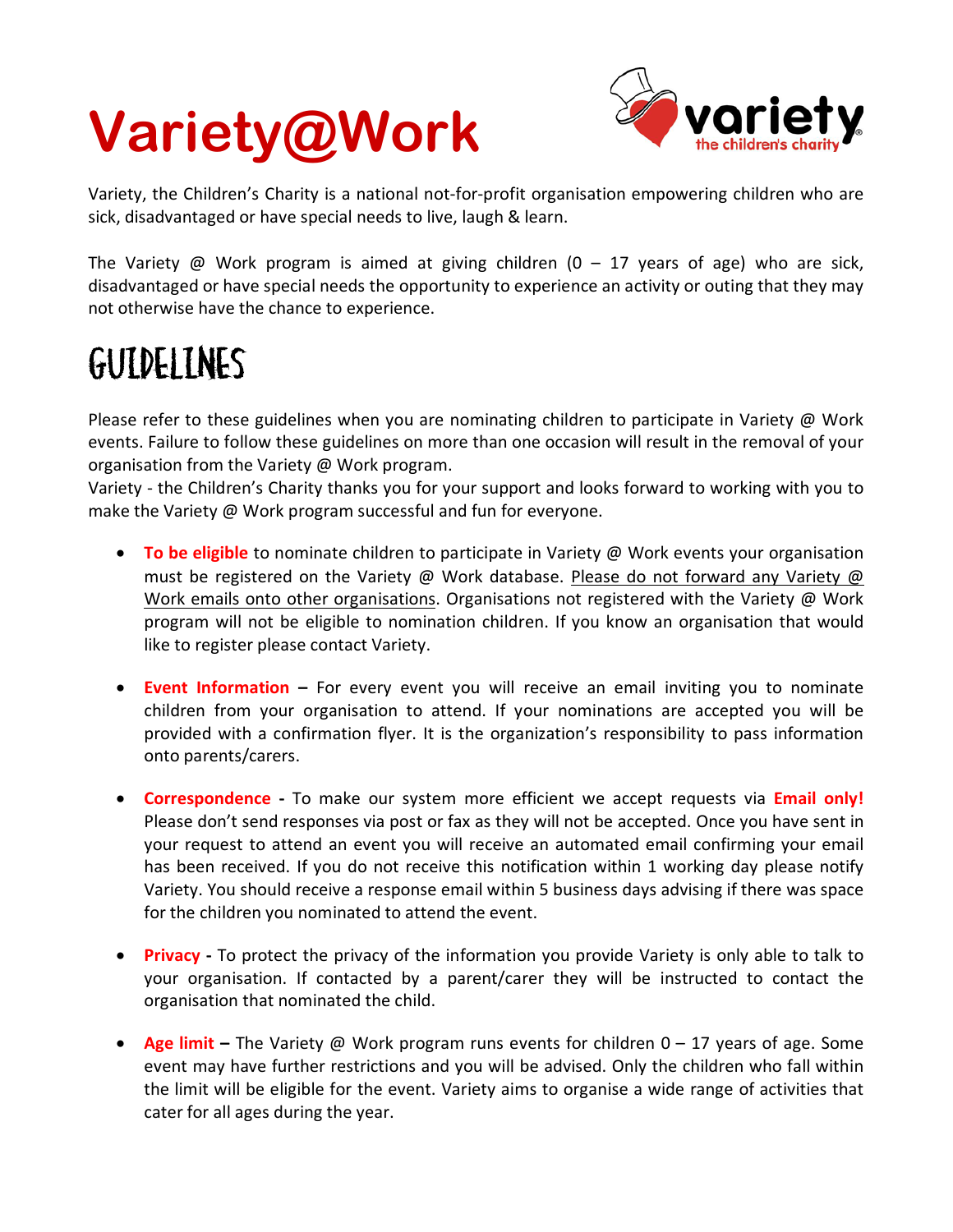- **Wheelchairs -** Most of the events Variety holds have provision for wheelchairs, if an event does not have provision for wheelchairs it will be stated on the invitation. Always advise if a child or parent/career is in a wheelchair.
- **Siblings & Family -** Variety @ Work events are designed specifically for sick, disadvantaged and special needs children who are registered with your organisation. Variety @ Work events are not for the extended family. If siblings are welcome at the event you will be notified. You should only nominate children who are part of your organisation/school.

As the events are specifically designed for children please limit the number of parents/carers per family to provide space for more children to attend the event. There is an understanding for those children who do require extra care.

Please note that all events require that the child/children attend with a parent/carer. If an appropriate carer is not with a child they will not be allowed to attend.

- **Cost –** The only cost incurred for attendee is for their transport and parking. Entry into the events is supported by Variety - the Children's Charity.
- **Attendance** If a child from your school/organisation is unable to make the event, Variety is to be notified **IMMEDIATELY.** Often we have a long waiting list of children. It is unfair if they could have attended in place of someone else.

There will be a registration desk where those attending will have their names marked off to gain entry. If their name is **not** on the list there will be **no entry!** Please make sure you register all your attendees and do not send anyone along (including extra parents/carers) who have not been pre registered for the event. If an event is ticketed, you will be notified when your request is accepted. For these events tickets will be posted out prior to event and it is the responsibility of the organization/school to distribute. In regards to the Christmas Party and Bike program if a child cannot attend on the day they **will not receive their bike or present.** The child must be present.

- **RSVP -** Variety @ Work follows a **FIRST IN BEST DRESSED** policy. Responses are accepted in order of the date and time they arrive via email at the Variety office. If it happens that you are unsuccessful and you miss out on the event, you will be placed on a waiting list in order and if a school/organisation cancels then you will be notified. So get your responses back as soon as possible.
- **Filling in the response form -** With each invitation sent out there will be an attached excel spreadsheet (labelled response form) which must be filled in for each event. It is very important you follow the correct procedure when filling in the response form as it will make the process more efficient and effective for all involved. Incorrect forms will be sent back for re-submission. When filling in the response form or sending in emails in regards to the events, it is essential you state your organisations name. This is how we will register the children eg Brunswick Special School, or if you are from an organisation with more than one location it is essential that you label the suburb eg Anglicare – Brunswick.

If you have several departments within your school/organization please nominate one person who will co-ordinate your response form. This person can be different to the registered contact person. You will need to advise Variety when returning the form that you are cocoordinating it on their behalf. Please note that multiple responses from the one registered school/organization will not be accepted or collated. If you have any questions please contact us.